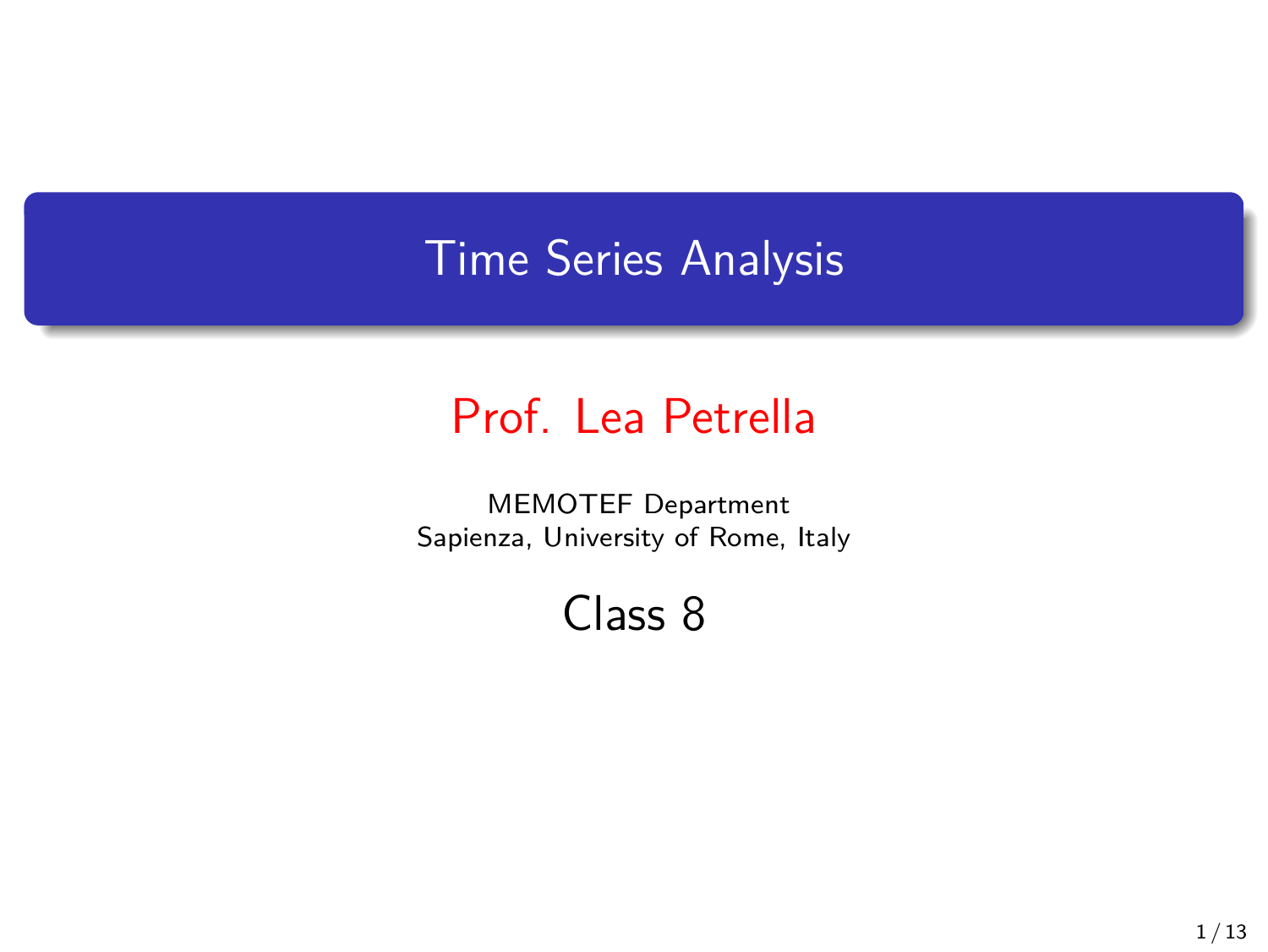$$
X_t = \varphi_1 X_{t-1} + \varphi_2 X_{t-2} + \epsilon_t
$$

$$
\epsilon_t \sim \text{WN}(0, \sigma^2)
$$

$$
(X_t = \delta + \varphi_1 X_{t-1} + \varphi_2 X_{t-2} + \epsilon_t).
$$

 $\bullet$  AR(2) can be written as

$$
(1 - \varphi_1 B - \varphi_2 B^2) X_t = \epsilon_t
$$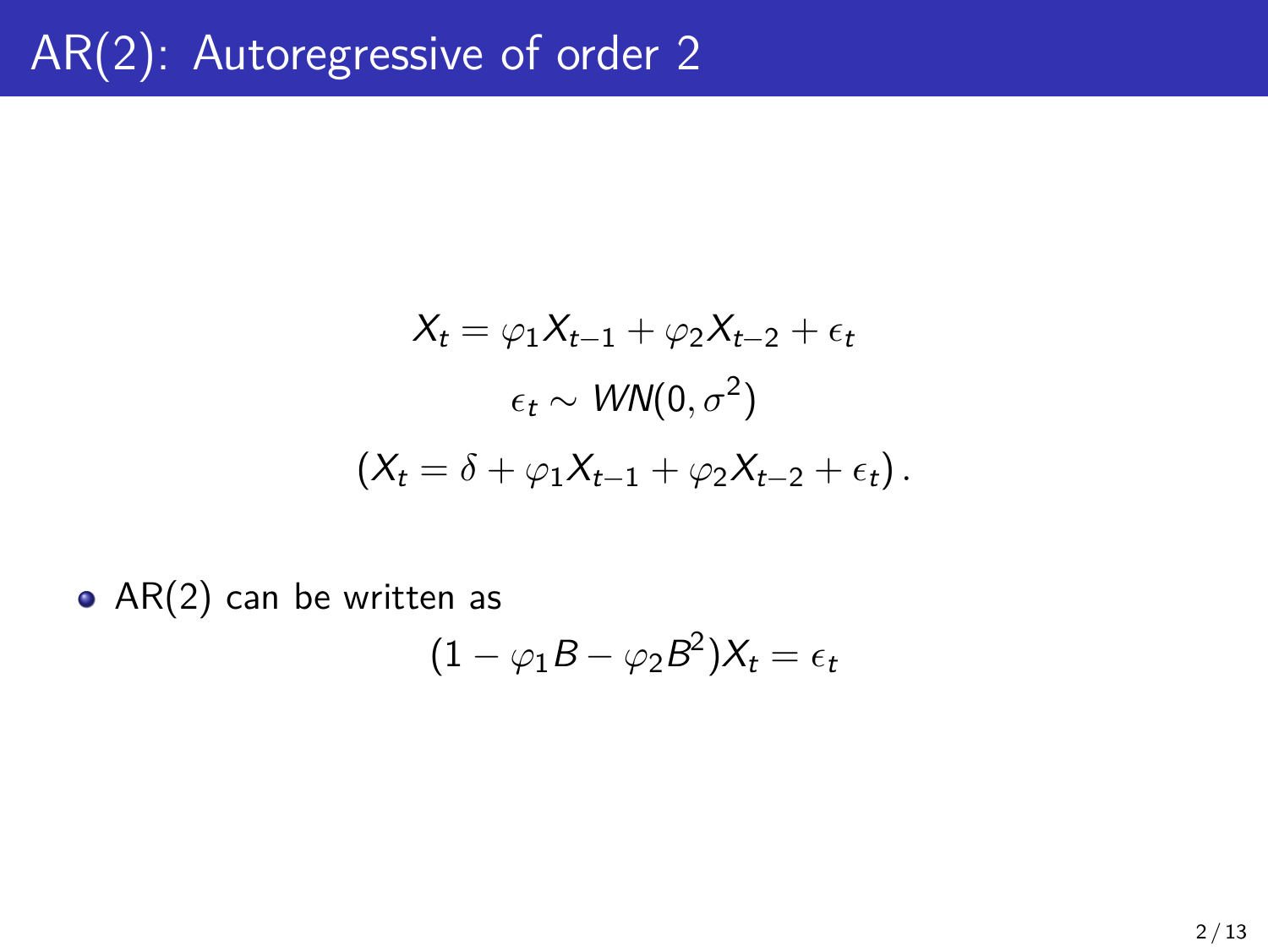







Figure: *AR*(2) time series.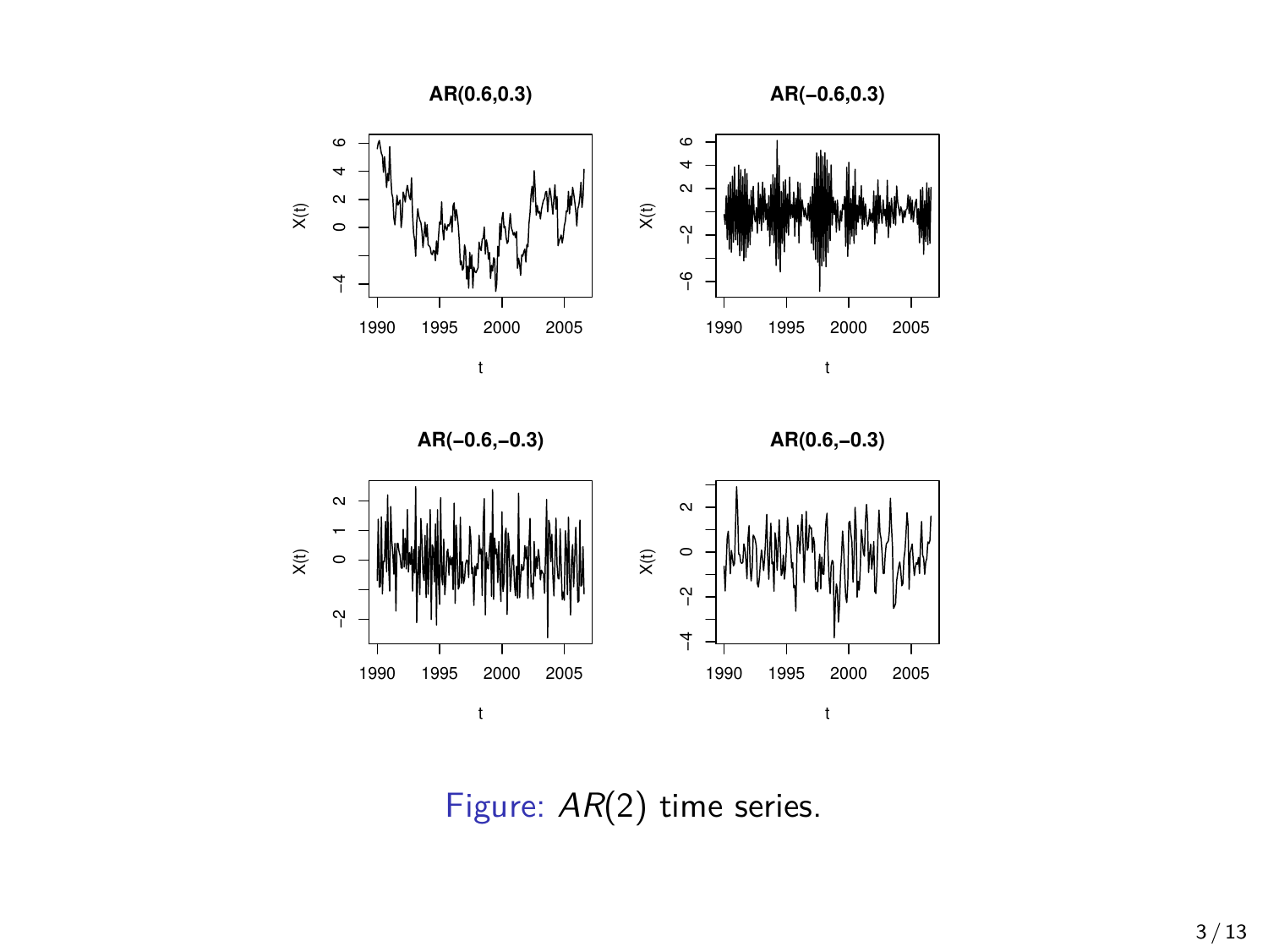- The stationarity condition requires the roots of the characteristic equation  $(1 - \varphi_1 B - \varphi_1 B^2) = \Phi(B) = 0$  to lie outside the unit circle.
- This implies  $\varphi_1$  e  $\varphi_2$  should be inside the triangular region

$$
\varphi_1 + \varphi_2 < 1
$$
\n
$$
\varphi_2 - \varphi_1 < 1
$$
\n
$$
-1 < \varphi_2 < 1.
$$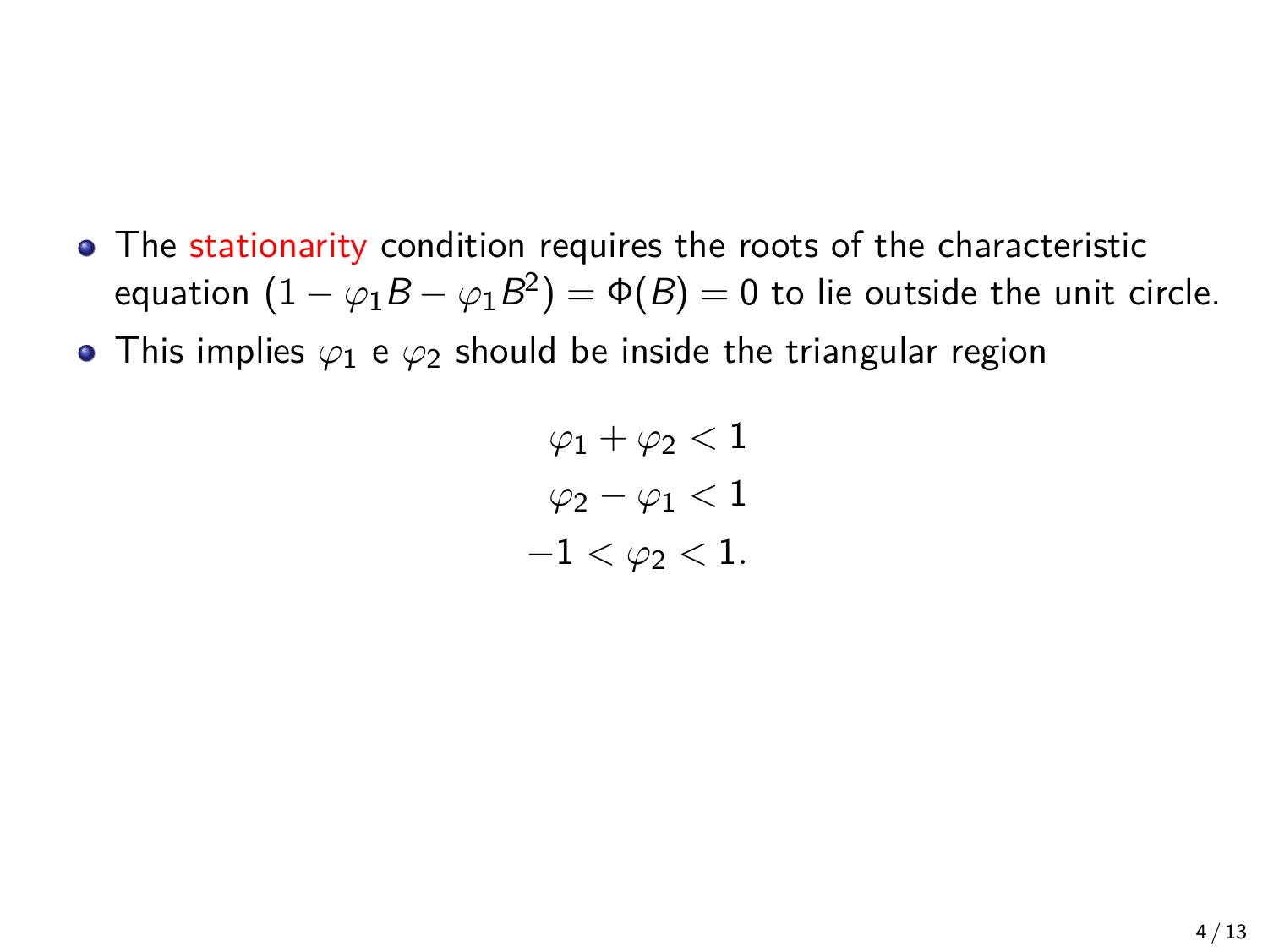- Before computing the moments of the process let's have a look at is *MA*(*∞*) representation.
- Suppose the absolute value of  $\frac{1}{\psi_1}$  and  $\frac{1}{\psi_2}$  is greater than one, and let them be solutions of the characteristic equation

$$
(1 - \varphi_1 B - \varphi_1 B^2) = \Phi(B) = 0,
$$

 $\bullet$  equivalently,

$$
(1 - \varphi_1 B - \varphi_1 B^2) = (1 - \psi_1 B)(1 - \psi_2 B)
$$

• Thus, the  $AR(2)$  process can be written as:

$$
(1 - \psi_1 B)(1 - \psi_2 B)X_t = \epsilon_t
$$

$$
\Leftrightarrow
$$

$$
X_t = \frac{1}{(1 - \psi_1 B)} \frac{1}{(1 - \psi_2 B)} \epsilon_t
$$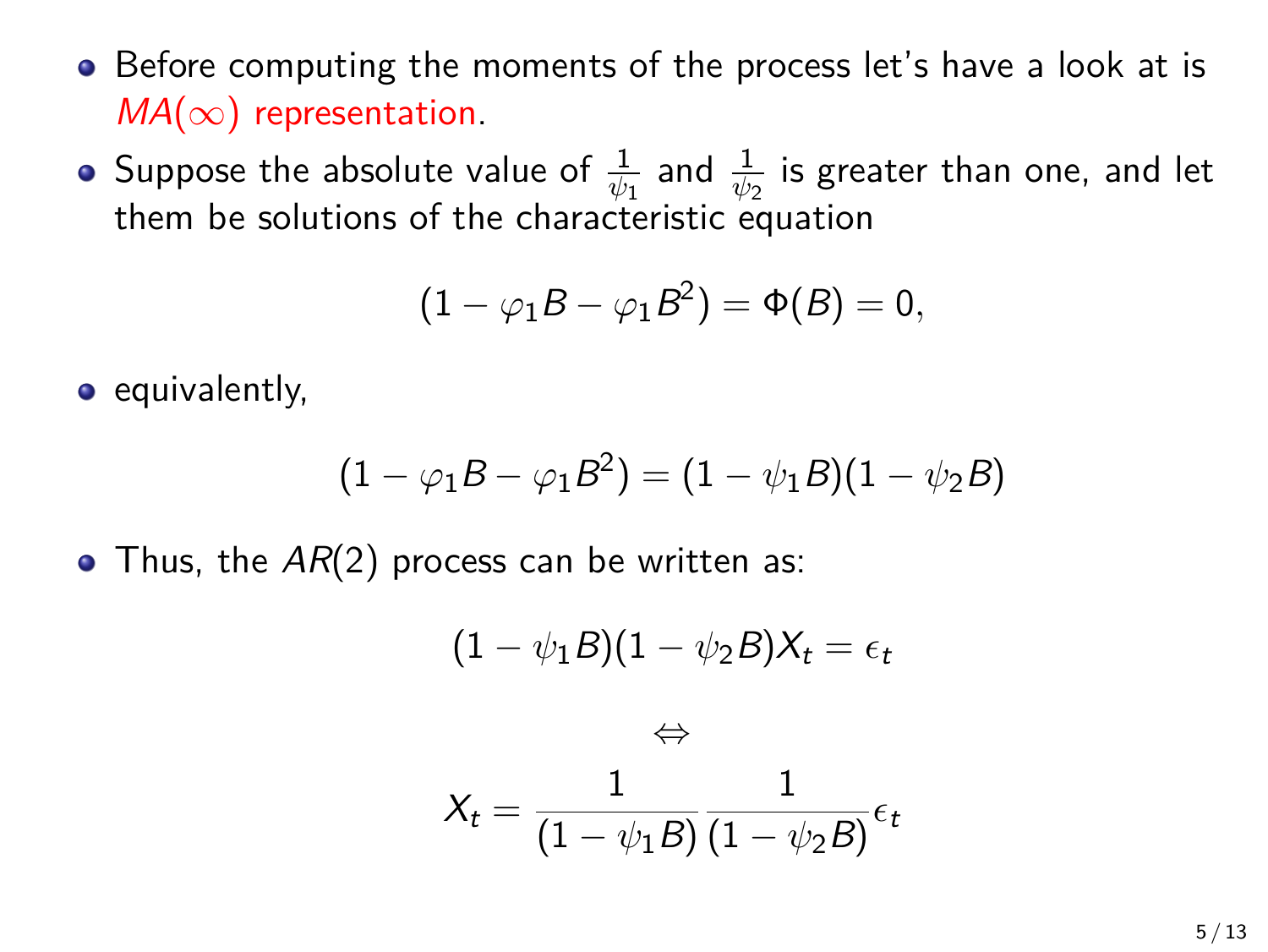• That is,

$$
X_t = \Phi^{-1}(B)\epsilon_t
$$
  
\n
$$
\Leftrightarrow
$$
  
\n
$$
X_t = \sum_{i=0}^{\infty} (\psi_1 B)^i \sum_{j=0}^{\infty} (\psi_2 B)^j \epsilon_t = \sum_{i=0}^{\infty} \sum_{j=0}^{\infty} (\psi_1)^i (\psi_2)^j \epsilon_{t-i-j}.
$$

**•** From which we have

 $E(X_t) = 0.$ 

• In order to obtain the second moments, multiply the equation  $X_t = \varphi_1 X_{t-1} + \varphi_2 X_{t-2} + \epsilon_t$  of the *AR*(2) model by  $X_{t-h}$  and consider the expected value:

$$
\mathbb{E}(X_tX_{t-h})=\varphi_1\mathbb{E}(X_{t-1}X_{t-h})+\varphi_2\mathbb{E}(X_{t-2}X_{t-h})+\mathbb{E}(\epsilon_tX_{t-h})
$$

 $\gamma(h) = \varphi_1 \gamma(h-1) + \varphi_2 \gamma(h-2)$  *for*  $i = 1, 2, ...$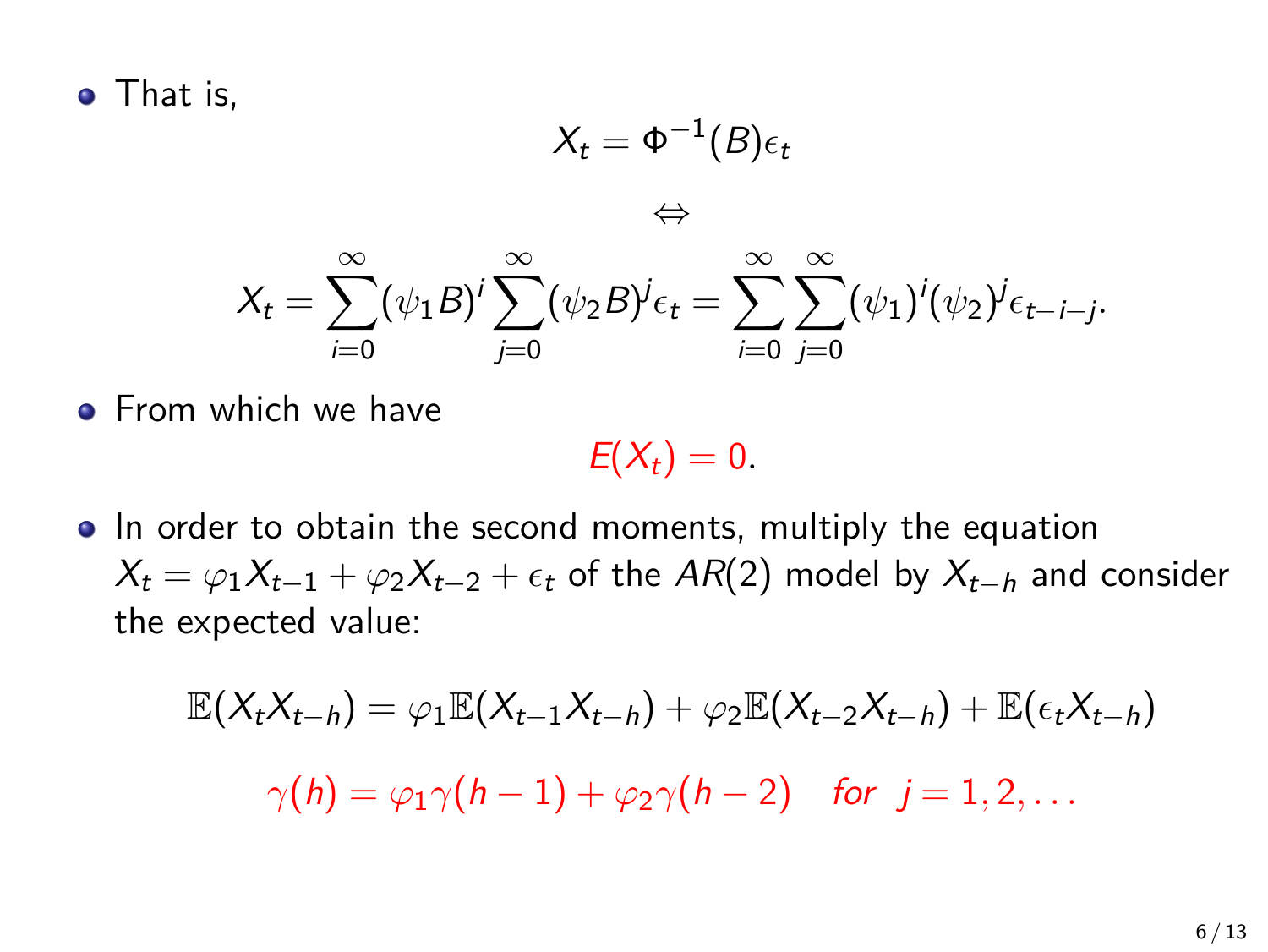• For  $j = 0$  we have,

$$
\gamma(0) = \varphi_1 \gamma(1) + \varphi_2 \gamma(2) + \sigma^2
$$

where we used the property  $\gamma(h) = \gamma(-h)$   $\forall h$ .

**•** For the autocorrelation we have:

$$
\rho(h) = \varphi_1 \rho(h-1) + \varphi_2 \rho(h-2) \quad \text{for} \quad h = 1, 2, \ldots
$$

that varies with *h* and determines a system of linear equation known as Yule-Walker equation.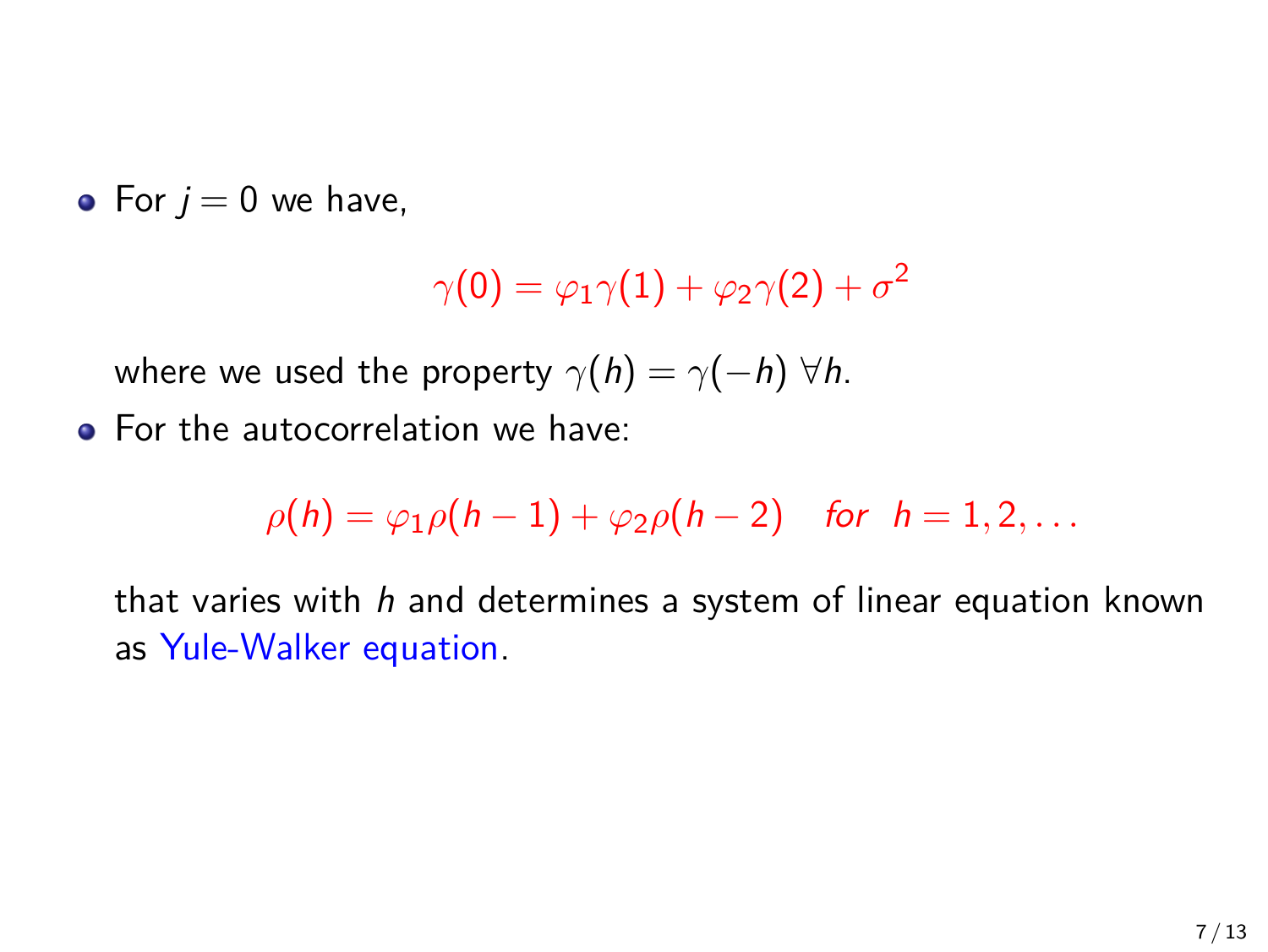• More specifically, we can observe that:

$$
\gamma(0) = \frac{\sigma^2(1-\varphi_2)}{[(1-\varphi_2)^2 - \varphi_1^2](1+\varphi_2)}.
$$

• When  $h = 1$  and  $h = 2$ 

$$
\rho(1) = \varphi_1 + \varphi_2 \rho(1)
$$
  

$$
\rho(2) = \varphi_1 \rho(1) + \varphi_2
$$

**•** From which

$$
\rho(1) = \frac{\varphi_1}{1 - \varphi_2}
$$

$$
\rho(2) = \frac{\varphi_1^2}{1 - \varphi_2} + \varphi_2 = \frac{\varphi_1^2 + \varphi_2 - \varphi_2^2}{1 - \varphi_2}
$$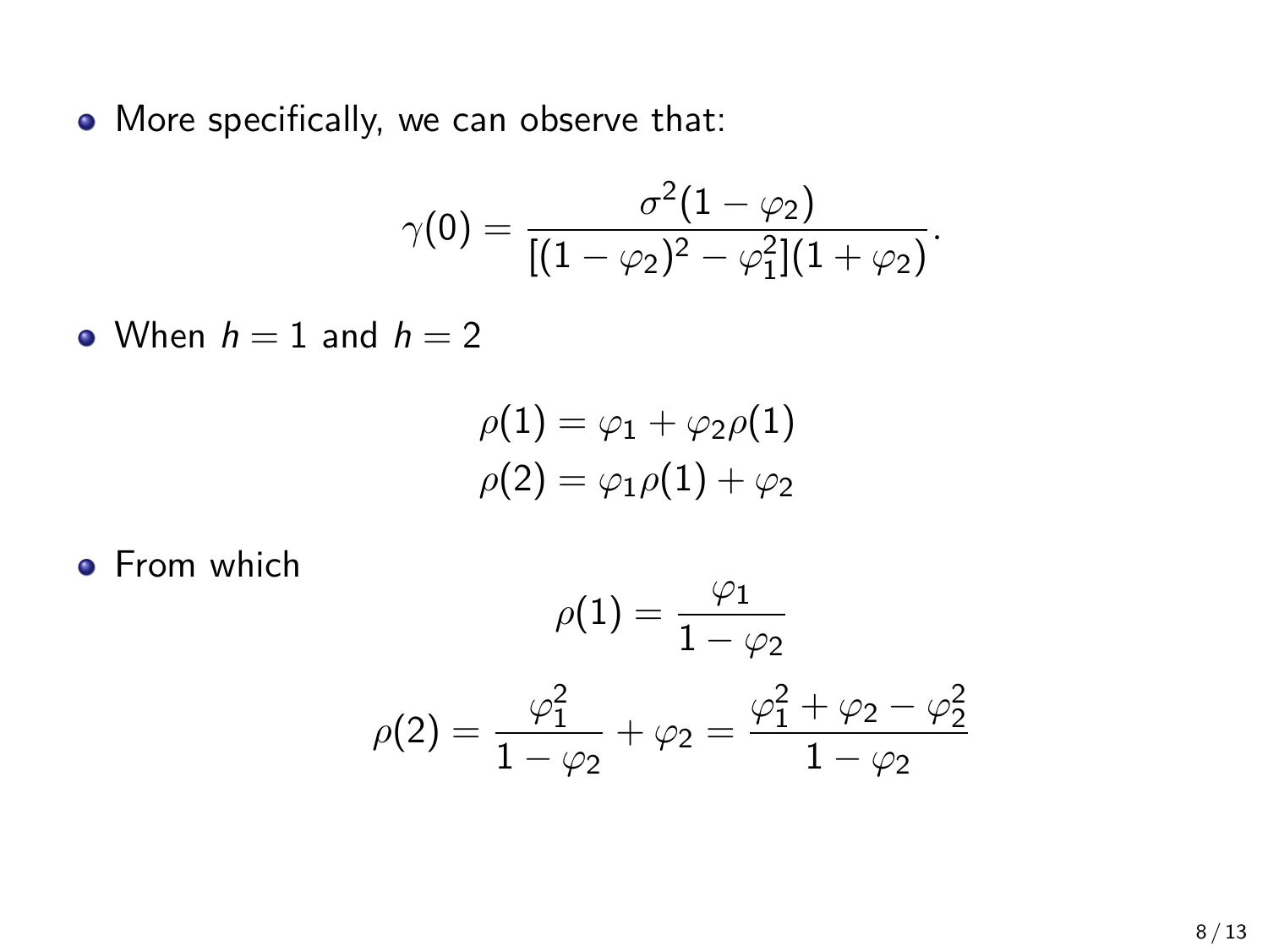- It can be shown that the ACF decays
	- exponentially if the roots of the characteristic equation are real,
	- in sinusoidal mode if the roots are complex.
- $\bullet$  Overall, the ACF of an AR(2) process decays to zero slowly, not as fast as it is for the MA process.
- PACF instead, vanishes after the second lag:

 $\phi_{11} = \rho(1)$  $\phi_{22} = \varphi_2$ 

and

$$
\phi_{hh}=0 \quad \text{for} \quad h\geq 3.
$$

**a** Let's have a look at ACF and PACF.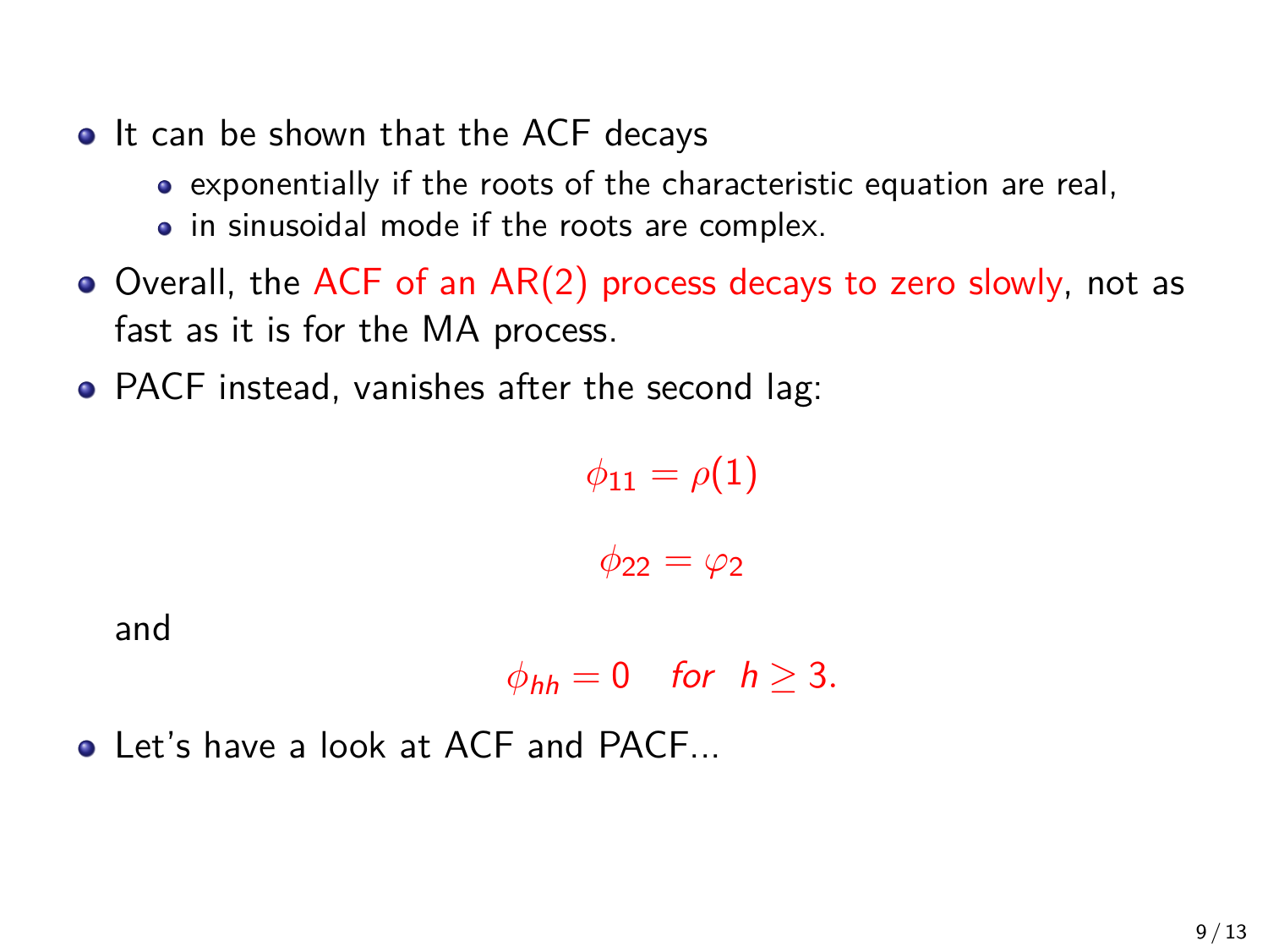

**ACF AR(−0.6,−0.3)**







Lag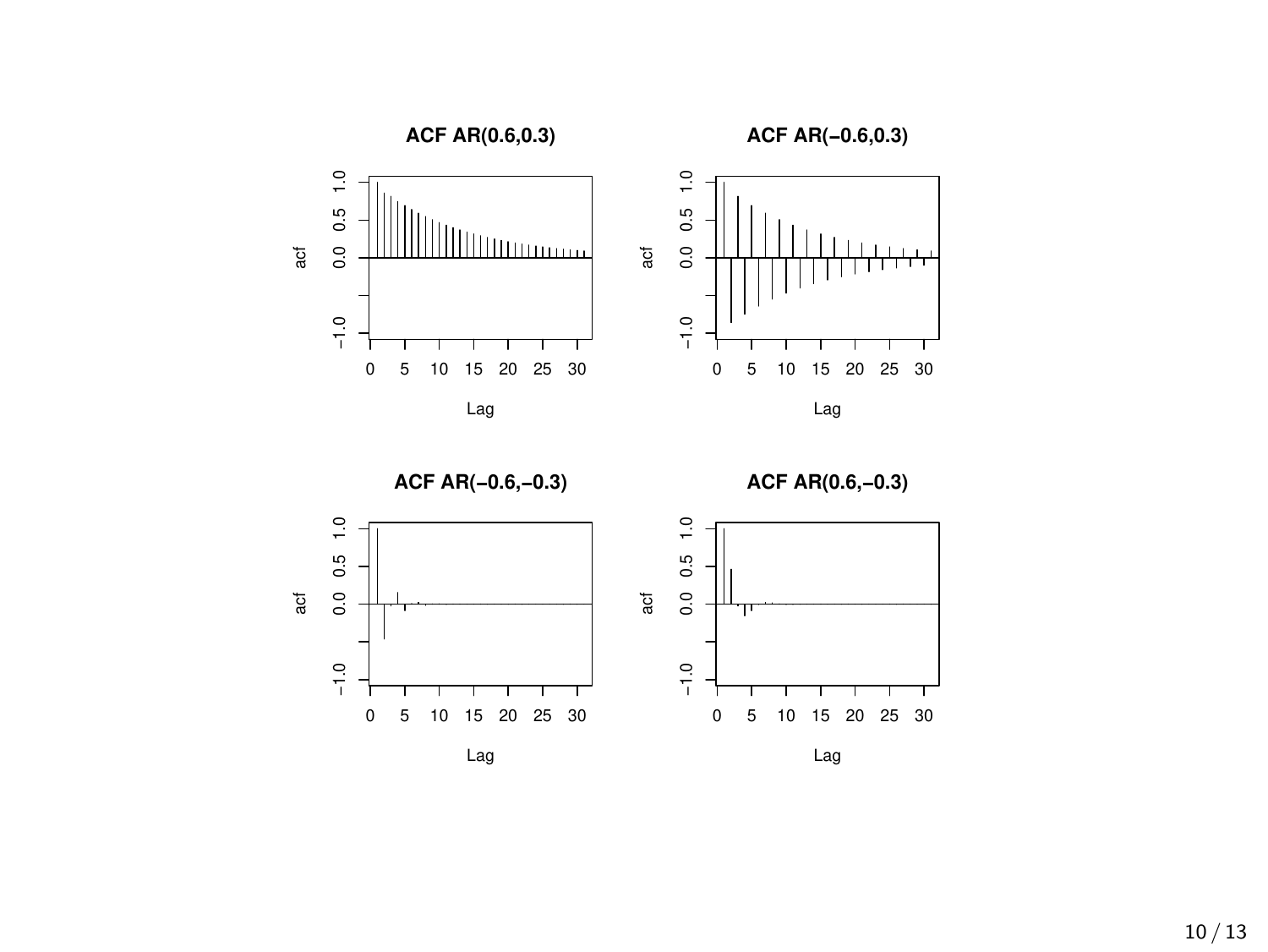







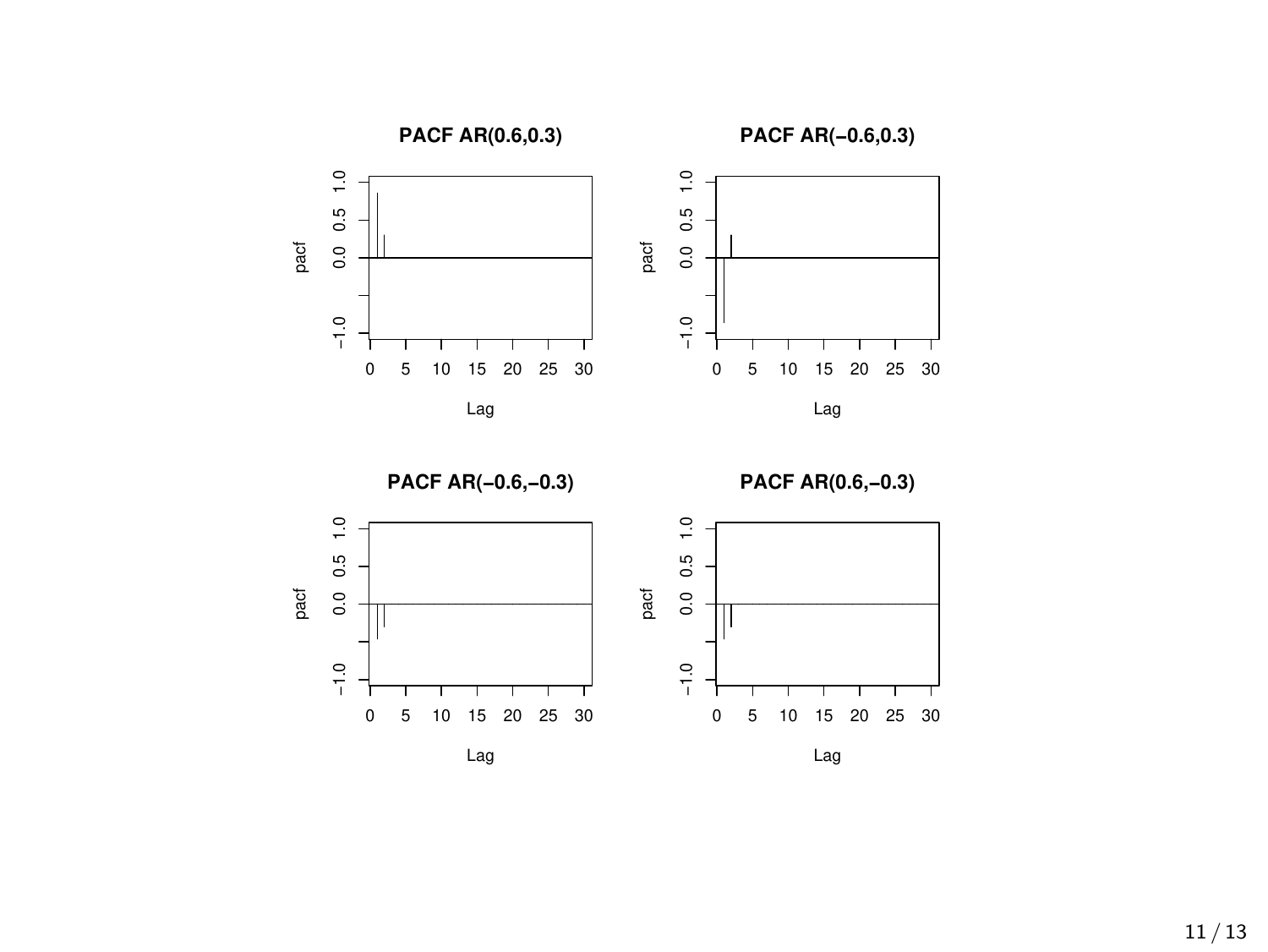## AR(p): Autoregressive of order *p*

$$
X_t = \varphi_1 X_{t-1} + \varphi_2 X_{t-2} + \ldots + \varphi_p X_{t-p} + \epsilon_t
$$

$$
\epsilon_t \sim \mathit{WN}(0, \sigma^2)
$$

$$
(X_t = \mu + \varphi_1 X_{t-1} + \varphi_2 X_{t-2} + \ldots + \varphi_p X_{t-p} + \epsilon_t).
$$

• The model can be written as

$$
(1 - \varphi_1 B - \varphi_2 B^2 - \ldots - \varphi_p B^p) X_t = \epsilon_t.
$$

• Stationarity requires the roots in in *B* of the equation

$$
(1 - \varphi_1 B - \varphi_2 B^2 - \ldots - \varphi_p B^p) = \Phi(B) = 0
$$

to lie outside the unit circle.